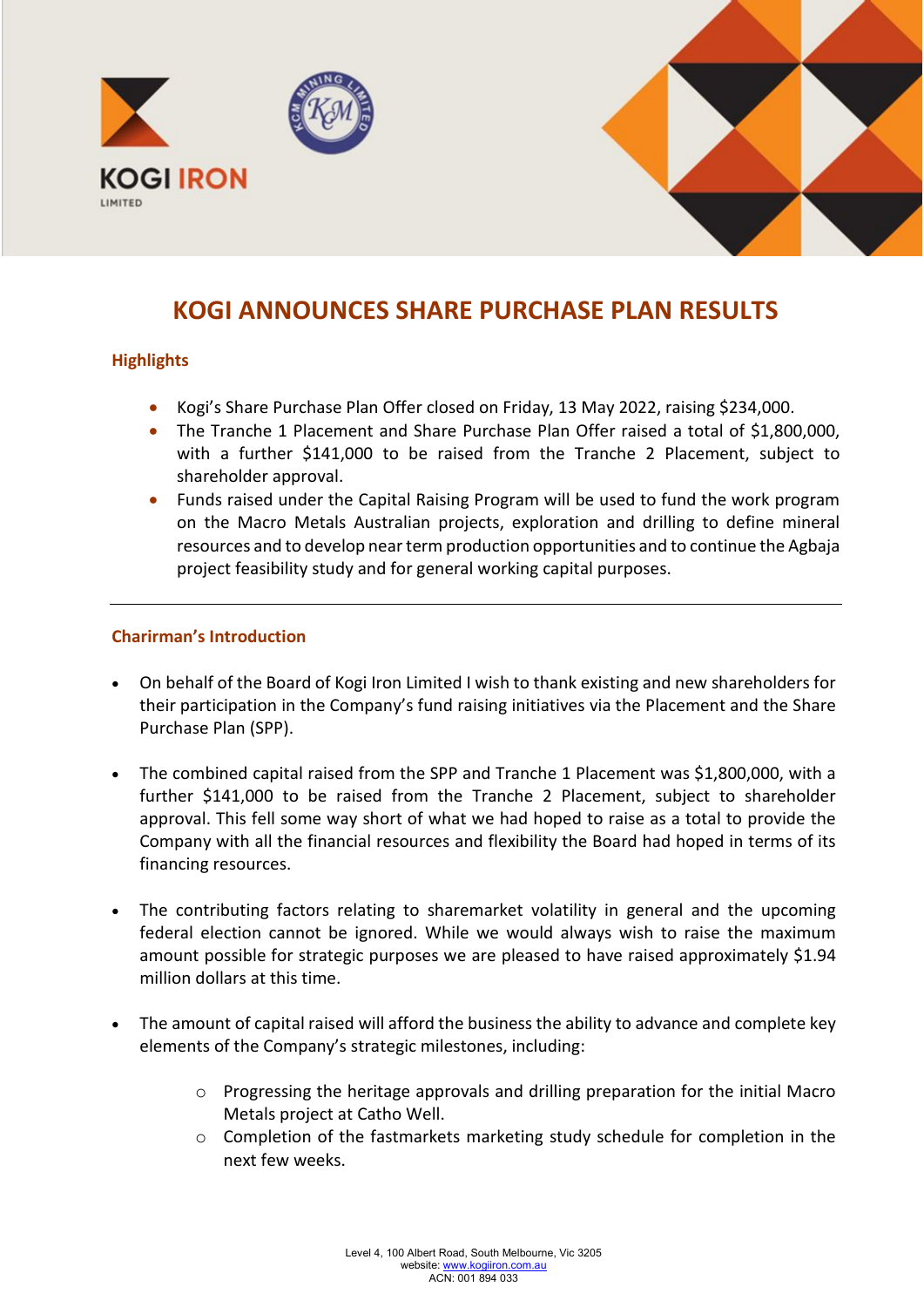- o Progression of the test work for the Agbaja project that has been booked for completion prior to end of the year.
- We had hoped to raise even further funds to repay the remaining amount of the Diversified Metals facility. It is likely that equity will be issued in lieu of paying out that facility although we will continue to evaluate the funding solutions on the best possible terms to maintain the progress with both projects.
- Since the close of the Placement and the SPP we have received a number of enquiries from new and existing shareholders as to whether they may contribute to the Company's funding initiatives outside of the \$30,000 limit in the SPP. We are assessing the option of a Placement to deal with the interest in taking up the shortfall within the Company's placement capacity and will advise shareholders further in due course.

**20 May 2022:** Australian based iron ore and steel development company, Kogi Iron Limited (ASX: **KFE**) (**Kogi** or the **Company**) announces the results of the Company's Share Purchase Plan Offer (**SPP Offer**), which closed on Friday, 13 May 2022. The SPP Offer provided eligible shareholders with the opportunity to subscribe for up to \$30,000 in new Kogi shares (**New Shares**) at the same price as the Placement, being \$0.008 per Share, with one free-attaching listed option (**Option**) with an exercise price of \$0.02 for every two New Shares subscribed for and issued, expiring on 31 December 2024. The Option terms are the same as the Options to be issued to sophisticated and professional investors under the Placement. Both the Placement Options and SPP Options were offered under an Options Prospectus which was lodged with ASIC on 7 April 2022 and are subject to shareholder approval at a General Meeting to be held in July 2022.

The Company received valid applications for a total of 29,250,000 New Shares from eligible shareholders, totalling \$234,000. The SPP Offer aimed to raise up to \$3,300,000. The shortfall from the SPP Offer may be placed at the discretion of the Board, subject to available Placement Capacity in compliance with ASX Listing Rule 7.1 and/or 7.1A at the time of issue.

Company Directors Messrs Craig Hart and Richard Little subscribed for various parcels of Shares available to them under the SPP Offer.

The New Shares under the SPP Offer will be issued on Friday, 20 May 2022. New Shares issued under the SPP Offer will rank equally with existing KFE ordinary shares from their date of issue.

Holding statements are expected to be dispatched on or around Monday, 23 May 2022.

The indicative timetable for the remainder of the Capital Raising Program is below:

### **Indicative Timetable**

| <b>EVENT</b>                      | <b>DATE</b> |
|-----------------------------------|-------------|
| SPP Offer and Option Offers Close | 13 May 2022 |